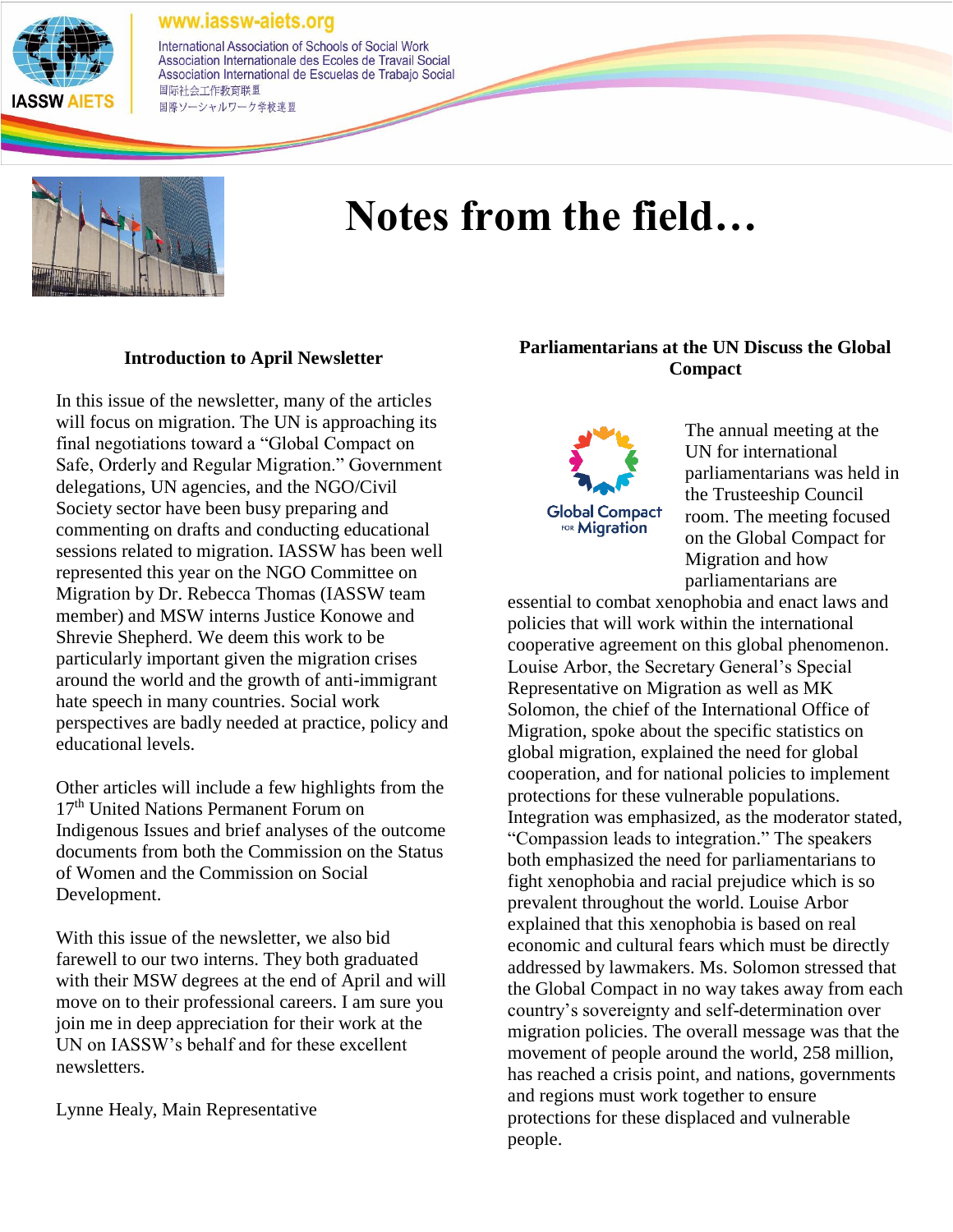

International Association of Schools of Social Work Association Internationale des Ecoles de Travail Social Association International de Escuelas de Trabajo Social 国际社会工作教育联盟 国際ソーシャルワーク学校連盟

The most interesting and dramatic part of the meeting were the statements by individual countries. The member of parliament from Turkey impassionedly stated that his country hosts the largest group of migrants from Syria- 3.3 million. Turkey has spent over \$30 billion on housing, feeding and dealing with these people. He asked why the wealthiest countries aren't accepting more of these Syrians and why are they only taking the most skilled, while Turkey and its neighbors are left with the poorest and most needy? It was pointed out that these people are refugees, which is dealt with on the Global Compact on Refugees, not the Global Compact on Migration, although everyone acknowledged it is an important issue. Canada then stated that they are a model of integration with immigrants and want to accept more immigrants and refugees, but they have found that it is the most recent immigrants who are hesitant and fearful of allowing more migrants into the country. Ms. Solomon acknowledged that psychologically it is hard for new migrants because they are fearful of being displaced or losing their jobs if more people are let into their host country. It became apparent from the statements from all over the world, that every nation is affected by this issue and it is imperative that we work together to come up with solutions for this human problem.

# **Xenophobia and Migration**

Xenophobia and Migration was the subject of an afternoon session during the stakeholder negotiations on the Global Compact on Safe and Regular Migration. A representative from Morocco, Ahmed Toumi, discussed the vital need for inclusion and integration for migrants into societies. He used his country as an example of how migration should work for host countries. A British Parliamentarian commented that data collection surrounding migration is important, but statistics will not change anyone's opinion on immigrants. He states that we need to put a human face on these migrants, possibly through film and media. A German parliamentarian discussed the growth of far-right parties against immigration throughout the world and again emphasized the importance of integration in society.

She acknowledged the growing economic inequality in the world and called upon the ultra-wealthy in the world to help with the costs of these integration initiatives.

The panel discussed how social media has changed the discussion on immigration throughout the world. All the panelists agreed that young people are more informed on issues because of social media but are now bombarded by various messages. They all recognize that social media is now completely value driven. All the panelists agreed on the importance of messaging to combat xenophobia. It is important to use social media to spread the word on the value of immigrants to society and the human face of migrants which might start to change the negative rhetoric surrounding migrants.

For example, migrants are important contributors to economies, in fact many of the largest and most profitable companies in the United States were started by first generation immigrants.

## **The Press and Migration**

A particularly interesting talk at the UN was a presentation by the Ethical Journalism Network. The talk was not only relevant for the American audience who is dealing with the fight over the press in our political sphere, but important in the global narrative surrounding migrants. The speaker outlined five important rules for the media to ensure fair, just and accurate reporting to combat inaccurate narratives about immigrants. These rules are 1. Be factual and accurate 2. Show humanity and be empathetic 3. Put a human face on stories 4. Be impartial 5. Don't demonize other perspectives. He then went on to discuss the importance of the use of language and ensuring that accurate and nonstereotyping words are used. Refugees, illegal immigrants have negative connotations in certain societies. He gave the example of the young undocumented children in America, or DACA recipients, who were strategically referred to as DREAMERS. Depicting this population as DREAMERS puts a positive spin on this group, while calling them illegals or aliens, perpetuates a negative stereotype. It is important that members of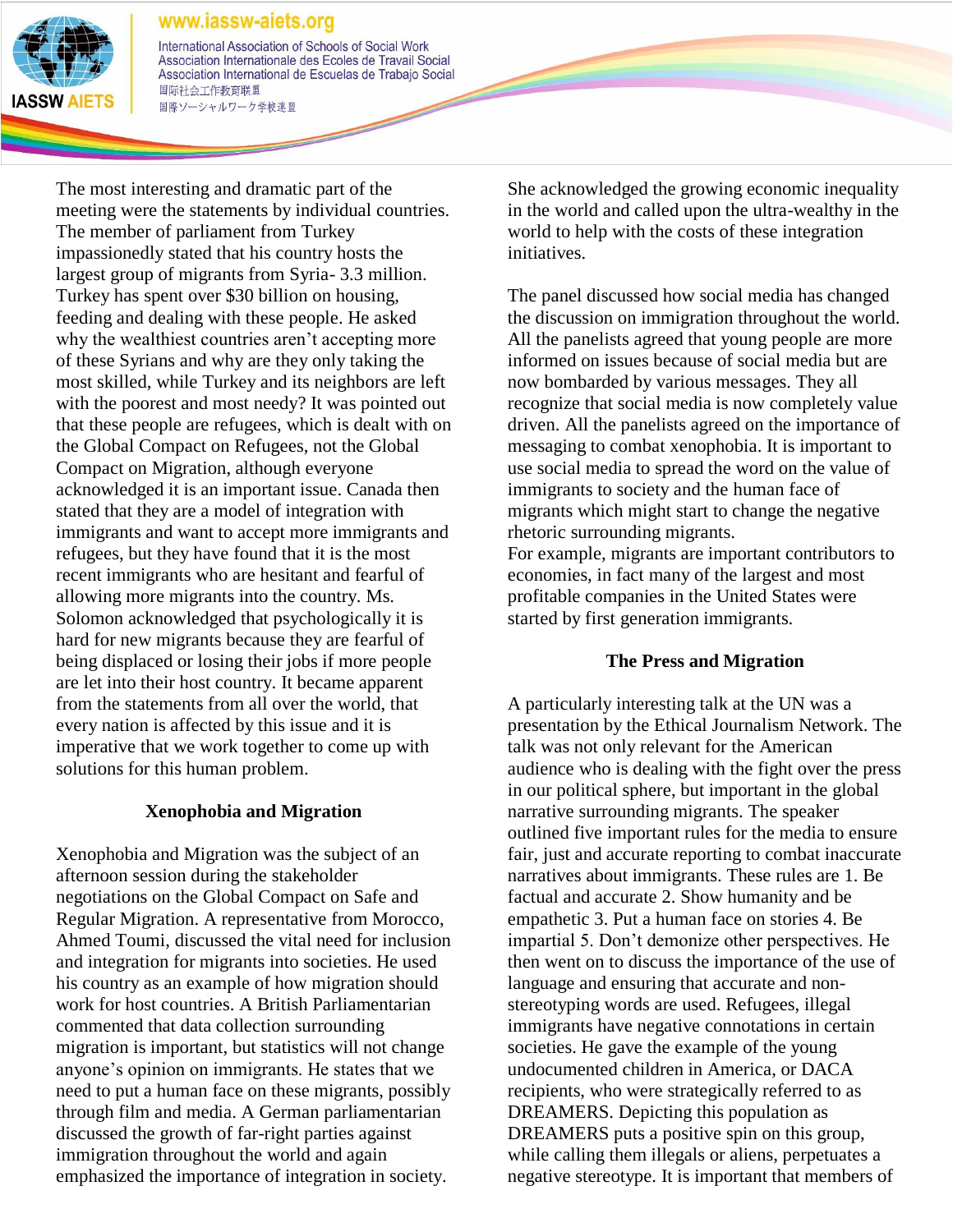

International Association of Schools of Social Work Association Internationale des Ecoles de Travail Social Association International de Escuelas de Trabajo Social 国际社会工作教育联盟 国際ソーシャルワーク学校連盟

the media be conscious of their proper use of words when writing about the migration issue. An acknowledgement of this by the media, can begin a conversation leading to a reduction of stereotypes and xenophobia surrounding immigrants.

## **Art as a Messenger**

At the end of a long corridor where the public waits for their tour of the UN, there are a few benches and a video which is constantly running. In conjunction with the negotiation on the Global Compact on Migration, the video is about migrant experiences. It shows a split screen with a small boy on the left and an old man on the right, shown in black and white. They tell a continuous story about their experience fleeing their countries and becoming unaccompanied child migrants. Their stories are exactly the same, even though one is a Syrian refugee and the other fled during the Nazi invasion during WWII. Look up and share these stories of migrants at [www.iamamigrant.com](http://www.iamamigrant.com/) and get involved with the UN's, *Together,* campaign to raise awareness and put a human face on migration.

# **Stay Informed on the Global Compact!**

To stay up-to date on the latest draft of the Global Compact on Migration please visit: [https://refugeesmigrants.un.org/sites/default/files/18](https://refugeesmigrants.un.org/sites/default/files/180326_draft_rev1_final.pdf) [0326\\_draft\\_rev1\\_final.pdf](https://refugeesmigrants.un.org/sites/default/files/180326_draft_rev1_final.pdf)

To follow the work of the Committee on Migration and to continued efforts of Civil Society, please visit:<https://ngo-migration.org/>

# **Forum on Indigenous Issues**



The 17<sup>th</sup> United Nations Permanent Forum on Indigenous Issues was held at the UN from April 16 to April 27. This year's theme was Indigenous people's collective rights to lands, territories and resources. There were over one

thousand indigenous representatives from around the world attending the forum. The UN states that globally, over 370 million indigenous people are facing challenges to their right to selfdetermination, their traditional lands, education and more. Information on the forum can be found at [www.un.org/indigenous](http://www.un.org/indigenous) and follow the hashtag #Weareindigenous. Here are a few highlights.

# **Indigenous Rights in the Amazon**

Mining and extraction of natural resources for corporate benefit has had a devastating effect on indigenous populations throughout the world and has caused environmental devastation of some of the earth's most precious ecosystems. This devastation has had a particularly negative impact on the environment and the indigenous peoples of the Amazon. The Amazon covers over two million square miles in Brazil, Ecuador, Peru and Venezuela and is the traditional home of over 2.8 million indigenous peoples. The Permanent Representative to the Holy See, Bernardito Auza, hosted a side event to discuss how corporate profit of mining companies has violated the human rights and selfdetermination of these indigenous inhabitants. Pope Francis has taken a great interest in advocating for the rights of these people to their land and to be able to pursue their traditional lifestyles. The head of the NGO-Mining Working Group at the UN called the Amazon the "Principal lung of the world" whose important biodiversity is now being threatened from mining. Two representatives from Indigenous groups, one from Ecuador and one from Peru talked about their experiences in being exploited by their governments who ordered their removal from their homes and communities, giving companies the mining rights to this land. The Special Rapporteur for the rights of Indigenous peoples, Victoria Tauli-Corpuz, spoke of the negative health impacts of mining in the Amazon with communities being devastated by mercury poisoning and other communities being destroyed because the mining companies constructed roads right through their homes. She spoke of the social injustice of indigenous people being criminalized because they are fighting to protect their lands from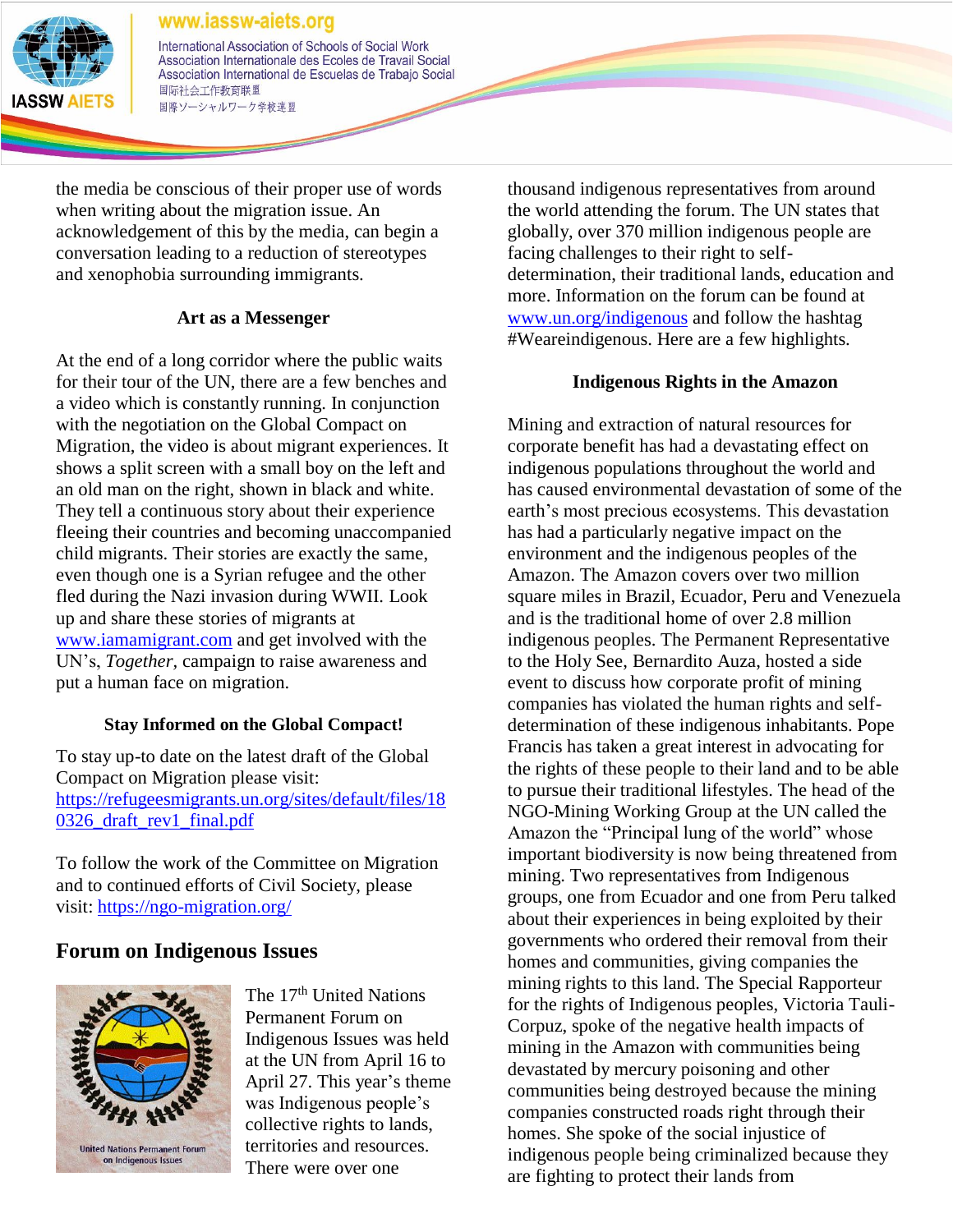

International Association of Schools of Social Work Association Internationale des Ecoles de Travail Social Association International de Escuelas de Trabajo Social 国际社会工作教育联盟 国際ソーシャルワーク学校連盟

environmental devastation. She hopes that the advocacy of the Pope on this issue will create a worldwide awareness as to these injustices.

# **Successful Partnerships in the Tundra!**

The Russian oil company, Lukoil, hosted a side event about the corporate/governmental and indigenous populations' cooperation and agreements on Lukoil's corporate responsibility towards the indigenous people in the northern tundra regions of the Russian Federation. The panel included representatives from Lukoil, local governmental spokesmen and three tribal leaders who have benefited from the oil company's social programs.

There is a private/public sector fund which is used towards the implementation of their various programs. These include, Red Chum, which provides health care for nomads in this region. Helicopters fly in teams of doctors to treat these citizens, teach first aid classes, provide long term stores of food and provide traditional teepees for shelter. They also help to promote agricultural initiatives and set up reindeer breeding farms for these traditional reindeer herder tribes. The government also establishes boarding schools for their children to be properly educated while their families lead nomadic lives. (Historically there have been issues with these schools in a number of countries but seem to have improved in the last few decades).

The traditional leaders all spoke positively about this cooperation and how it has benefitted their communities and allowed the maintenance of their traditional ways of life. One senior tribal leader explained that traditional nomadic populations in northern Russian territories have increased since these programs were initiated. He also described business partnerships between Lukoil and indigenous groups through ethnic tourism and hosting cultural events in their communities.

Although one is never sure if governmental policies affect populations in the exact way they are intended or presented at the UN , the presentation provided a

good example of how government can work with and for the indigenous populations.

# **Outcomes from CSW62 and CSocD56**

Following the conclusion of both the Commission on the Status on Women (CSW62) and the Commission on Social Development (CSocD56) member states worked together, with some influence from civil society, to produce an outcome document. Below are articles providing a brief summary of these documents.



# **Agreed Conclusions, Commission on the Status of Women (by S. Shepherd)**

The agreed conclusions from the 2018 Commission on the Status of Women highlight the factors that maintain the marginalization and inequality of women and girls who live in rural areas and outlines actions that governments can take to change the norms, culture, structures, institutions and policies which keep them isolated. The first part of the document discusses previous UN conventions and declarations which serve as the foundation of this new outcome statement. These include: The Convention on the Elimination of All Forms of Discrimination against Women, Convention of the Rights of the Child, International Covenant on Economic, Social and Cultural Rights, the Paris Climate Agreement, The Beijing Declaration and the SDGs. The goal of the CSW document is to present a working framework in order for governments to realize gender equality, empowerment, human rights and fundamental freedoms for all women and girls and in particular those living in rural areas.

The factors which keep rural women and girls marginalized include: persistence of structural unequal power relations, lack of resources such as decent work, health care, education, land ownership,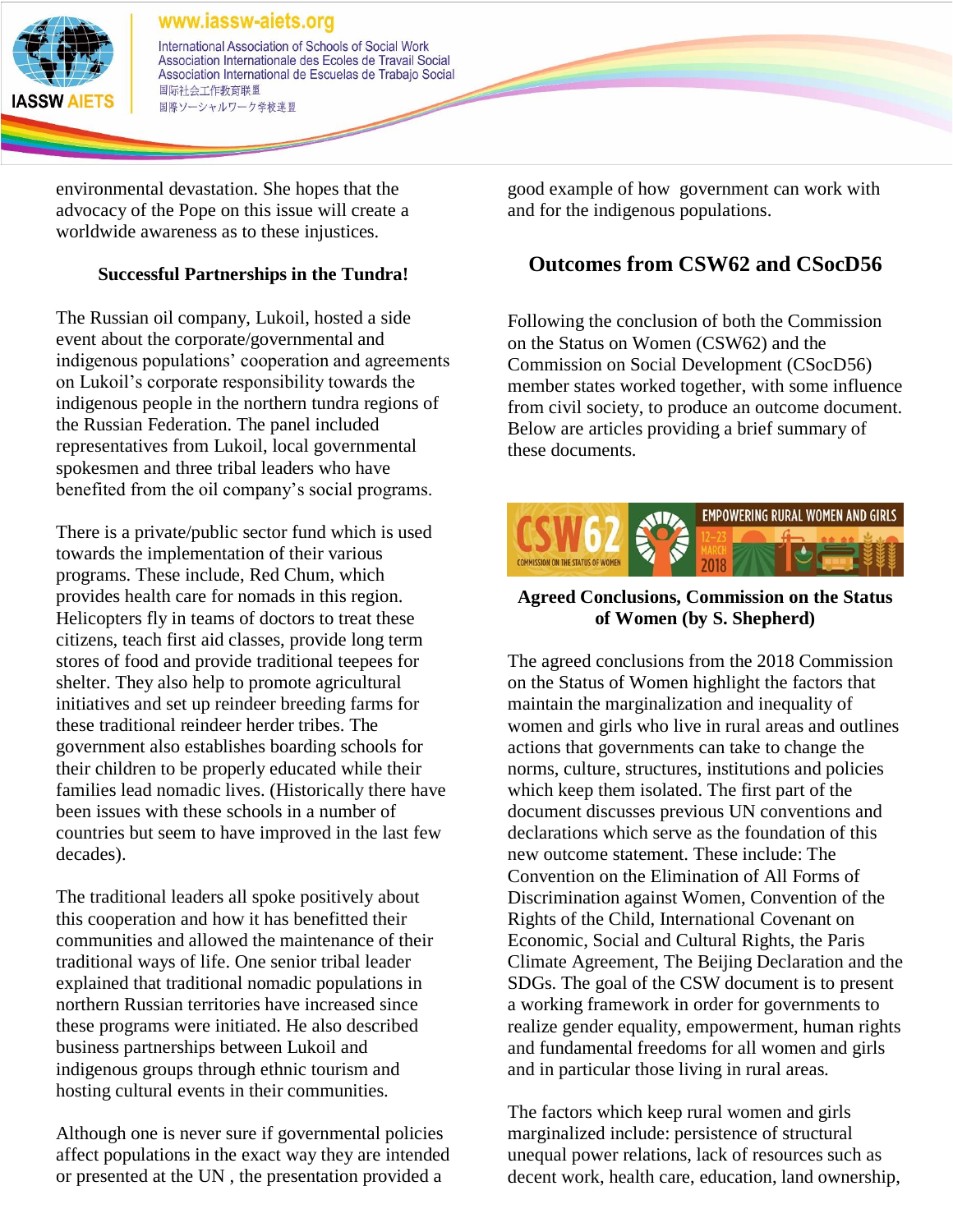

International Association of Schools of Social Work Association Internationale des Ecoles de Travail Social Association International de Escuelas de Trabajo Social 国际社会工作教育联盟 国際ソーシャルワーク学校連盟

access to money, inheritance rights, justice, technology, safe transport, water, sanitation as well as the unfair burden of unpaid domestic work. The document points out that gender- based violence, cultural practices such as FGM, early marriage and early pregnancies also contribute to the inequalities of women and girls. It acknowledges that indigenous rural women and girls are at a greater disadvantage. The document then calls on member states to strengthen legal and policy frameworks and to implement economic and social policies which will elevate the structural and societal status of women and girls. It also calls for sexual and reproductive health care, universal health care and universal right to sexual and reproductive health rights for this population. It calls for the right to elementary and secondary education for all girls as well as equal pay for equal work, an end to all gender- based violence and equal access to land, inheritance and financial resources. Food security, nutrition, safe drinking water and sanitation are also seen as essential components to female equality.

The three most important issues included in this document are the right for every girl to have sexual and reproductive health education and care, the fact that Climate Change is real and overwhelmingly affects rural women and girls, and the stigma facing this population due to HIV/AIDS infections. It was surprising but positive that these important issues are included in this document.

This new agreed conclusion document looks at women's and girls' equality from a human rights and sustainable development point of view. The text, though, is nothing new. It is exactly what is said in every meeting we attend at the UN. The delineated actions are too broad. While reading this document, I felt frustrated and it all felt too overwhelming. Who will pay for all these actions? Are governments willing to change policy without first challenging the underlying norms and cultural realities which keep females marginalized? The agreed conclusions are a global wish list for women's and girls' equality. It is broad and overreaching but might work as a road map for certain governments to begin their work towards

equality and female empowerment. A member of the Working Group on Girls asked at our last meeting in regards to these agreed conclusions, "What is the point of this document anyway? Does it change anything?". I believe it is a document that can be used by societies as a tool for change, and to hold governments and societies accountable and as a clear outline of the goals we should all be working to achieve. To read the document, go to

[http://www.unwomen.org/-](http://www.unwomen.org/-/media/headquarters/attachments/sections/csw/62/outcome/csw62-agreed-conclusions-advanced-unedited-version-en.pdf?la=en&vs=3837)

[/media/headquarters/attachments/sections/csw/62/ou](http://www.unwomen.org/-/media/headquarters/attachments/sections/csw/62/outcome/csw62-agreed-conclusions-advanced-unedited-version-en.pdf?la=en&vs=3837) [tcome/csw62-agreed-conclusions-advanced](http://www.unwomen.org/-/media/headquarters/attachments/sections/csw/62/outcome/csw62-agreed-conclusions-advanced-unedited-version-en.pdf?la=en&vs=3837)[unedited-version-en.pdf?la=en&vs=3837](http://www.unwomen.org/-/media/headquarters/attachments/sections/csw/62/outcome/csw62-agreed-conclusions-advanced-unedited-version-en.pdf?la=en&vs=3837)



### **Final Report from the 56th Commission on Social**

#### **Development, 2018 (by J. Konowe)**

The final report from the  $56<sup>th</sup>$  Commission on Social Development (CSocD56) included an outline of the work done by the commission during the 10-day session. This outline includes the discussions that took place surrounding the adoption of the four purposed draft resolutions as well as a summary of panel discussions that took place.

Panel discussions addressed the priority theme of eradicating poverty, a 3rd review of the Madrid International Plan of Action on Ageing, 2002, Disabilities, and a theme discussion on "Toward Sustainable and Resilient Societies: Innovation and Interconnectivity for Social Development." These panel discussions were hosted by a number of various stakeholders from the private and public sectors, member states, and civil society and all contributed vital information to be considered for inclusion in the final draft resolutions that would be voted on at the end of the session.

The final draft resolutions that came out of the work of the Commission included commitments by the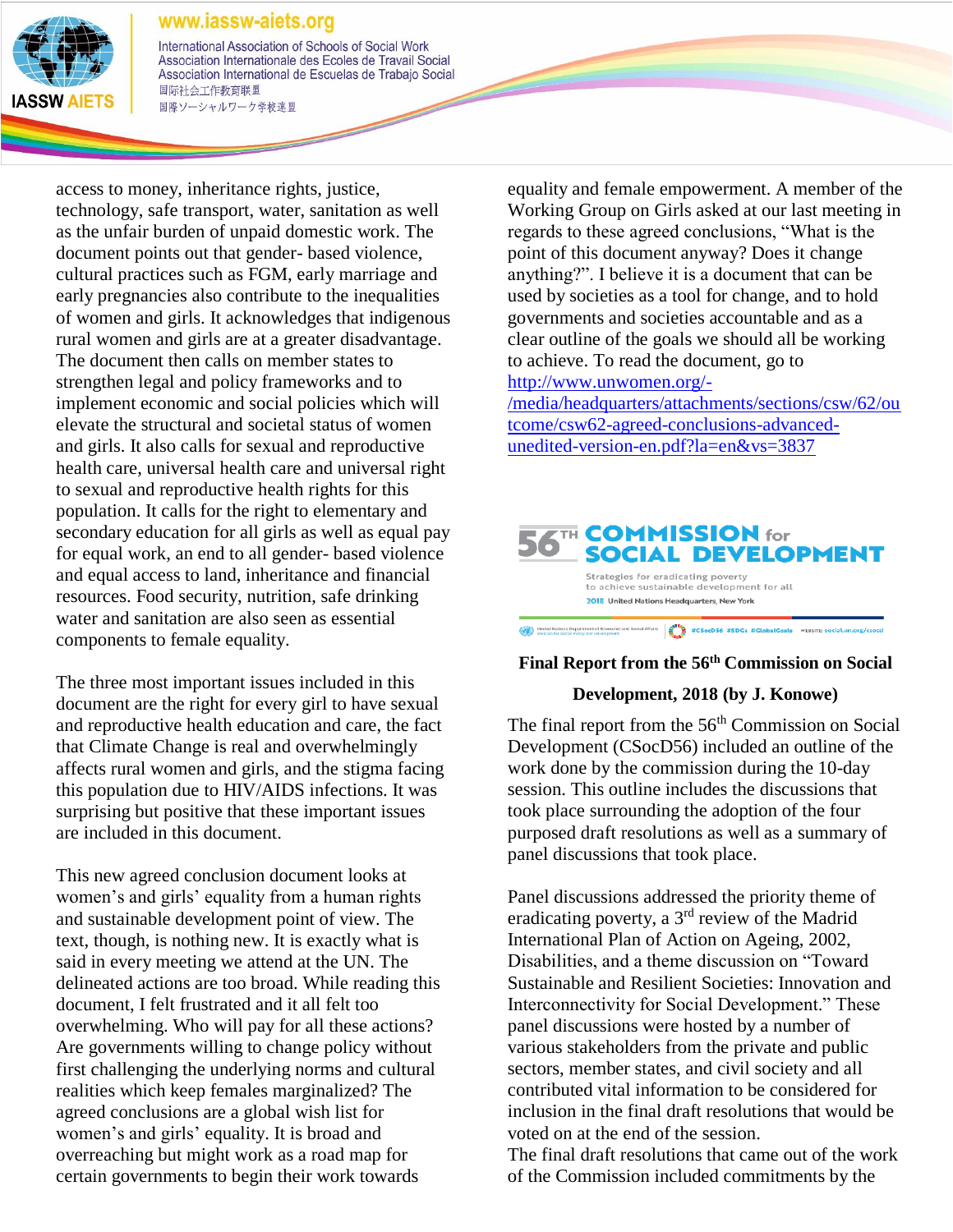

#### www.iassw-aiets.org International Association of Schools of Social Work Association Internationale des Ecoles de Travail Social Association International de Escuelas de Trabajo Social 国际社会工作教育联盟 国際ソーシャルワーク学校連盟

commission for future work in the areas which each resolution addressed.

*Draft resolution I Future organization and methods of work of the Commission for Social Development:* This resolution set forth a plan for future work done by the Commission. This plan includes adopting a multi-year program of work and set forth the Priority Theme for the 2019 Session, "Addressing inequalities and challenges to social inclusion through fiscal, wage and social protection policies". The adoption of this theme is an exciting development for the NGO Committee on Social Development, as it provides civil society with a platform to discuss social protection floors and gaps in existing social protection policies.

*Draft resolution II Social dimensions of the New Partnership for Africa's Development:* The second purposed resolution discusses the priorities of the African Union and the African Union Road Map that aims to address inequalities, gaps in maternal and child healthcare, as well as eliminating HIV/AIDS, tuberculosis, and malaria. The Commission decisions on this resolution include giving prominence to and raising awareness of the social dimensions of the new partnerships as well as giving due consideration to the agenda 2063 of the African Union during the  $57<sup>th</sup>$  session of the Commission on Social Development.

*Draft resolution III Strategies for eradicating poverty to achieve sustainable development for all:* This resolution examines the efforts and progress made by member states in their efforts to eradicate poverty. The resolution recognizes that progress has been uneven, stating "total number of persons living in extreme poverty remains unacceptably high." The report also acknowledges that many countries are working to create a fiscal space for introducing various elements of social protections, which aids in the eradication of extreme poverty. One call to action by this resolution is for member states, the international community, and global health partners to work together to accelerate the goal towards universal health care. Ensuring everyone has equal access to affordable health care is one social

protection that could strongly contribute to the eradication of poverty.

*Draft resolution IV Third review and appraisal of the Madrid International Plan of Action on Ageing, 2002:* This document is a systematic review of the implementation of the 2002 plan to address the needs of an aging population. The resolution "recognizes population ageing as one of the major trends that is likely to shape the prospects for achieving the sustainable development goals." By implementing the MIPAA the commission believes it will help in achieving the 2030 agenda, including the goal of eradicating poverty. The Commission calls for member states to continue to consider the multidimensional nature of vulnerability that the aging population experiences as well as promote inclusion and understanding of the aging population in all policy and program development.

The adoption of these four draft resolutions aid in the efforts to eradicate poverty by strengthening the language around social protection and promoting inclusiveness of vulnerable populations in the implementation of the sustainable development goals. As members of civil society, we can use these resolutions to promote social protection and the eradication of poverty within our own communities. To read the full report, please visit <http://undocs.org/E/2018/26>

# **SDG Alert: Call for Engagement in Upcoming Voluntary National Reviews**

Are you based in one of the following countries?

Albania, Andorra, Armenia, Australia, Bahamas, Bahrain, Benin, Bhutan, Cabo Verde, Canada, Colombia, Dominican Republic, Ecuador, Egypt, Greece, Guinea, Hungary, Ireland, Jamaica, Kiribati, Lao People's Democratic Republic, Latvia, Lebanon, Lithuania, Mali, Malta, Mexico, Namibia, Niger, Paraguay, Poland, Qatar, Republic of Congo, Romania, Saudi Arabia, Senegal, Singapore, Slovakia, Spain, Sri Lanka, State of Palestine, Sudan, Switzerland, Togo, United Arab Emirates, Uruguay, Viet Nam.